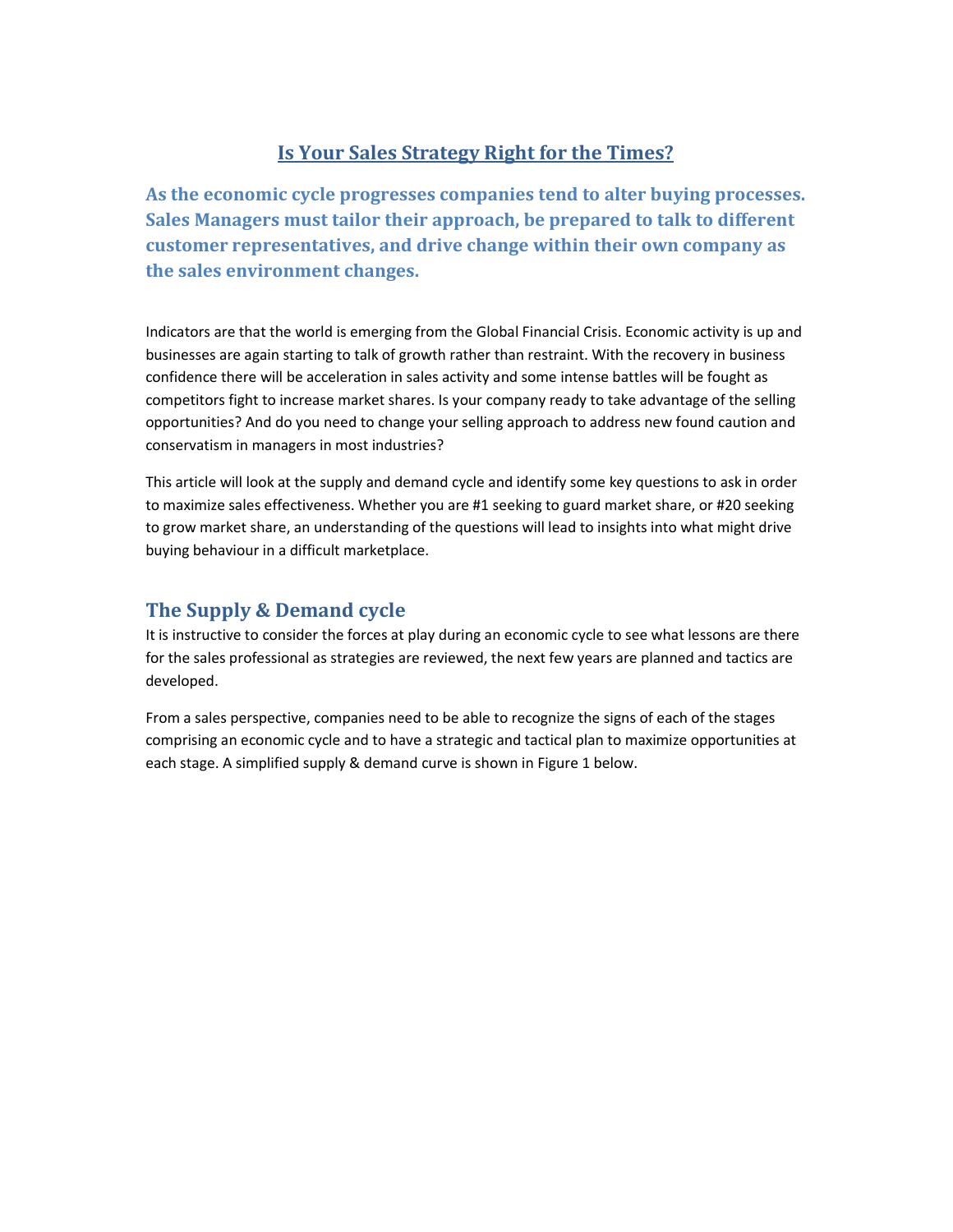# Supply and Demand Curve



A few observations about the supply and demand curve should be made.

Firstly, there is a dynamic environment at play here, and at any time the two curves are in tension, but rarely in balance.

Secondly, it is in the growth and decline phases where the greatest risk and opportunity exist.

# Why change?

Because market conditions are so different at each stage Sales tactics must adapt. For example, a mass market campaign for a discretionary item (say a portable music player) might be unnecessary in a rising market where supply cannot keep up with demand but may be effective where the market is mature (in zone 3) when the cycle has peaked, consumers have plenty of disposable income and supply is capable of fulfilling demand. This may be ineffective in a declining market (zone 4) when consumer confidence falls and discretionary spending is decreasing. How many campaigns have failed, not because of their content, but because they were designed for the wrong stage of the cycle?

|             | Zone 1          | Zone 2         | Zone 3          | Zone 4        |  |
|-------------|-----------------|----------------|-----------------|---------------|--|
| Supply /    | Supply~=demand  | Supply $\lt$   | Supply $\sim$ = | Supply $>$    |  |
| demand      |                 | demand         | demand          | demand        |  |
| Competitive | Focus on        | Production     | Focus on        | Margins cut,  |  |
| environment | differentiation | capacity wins, | differentiation | buyers market |  |
|             |                 | sellers market | and value       |               |  |

#### Characteristics of the 4 zones of the cycle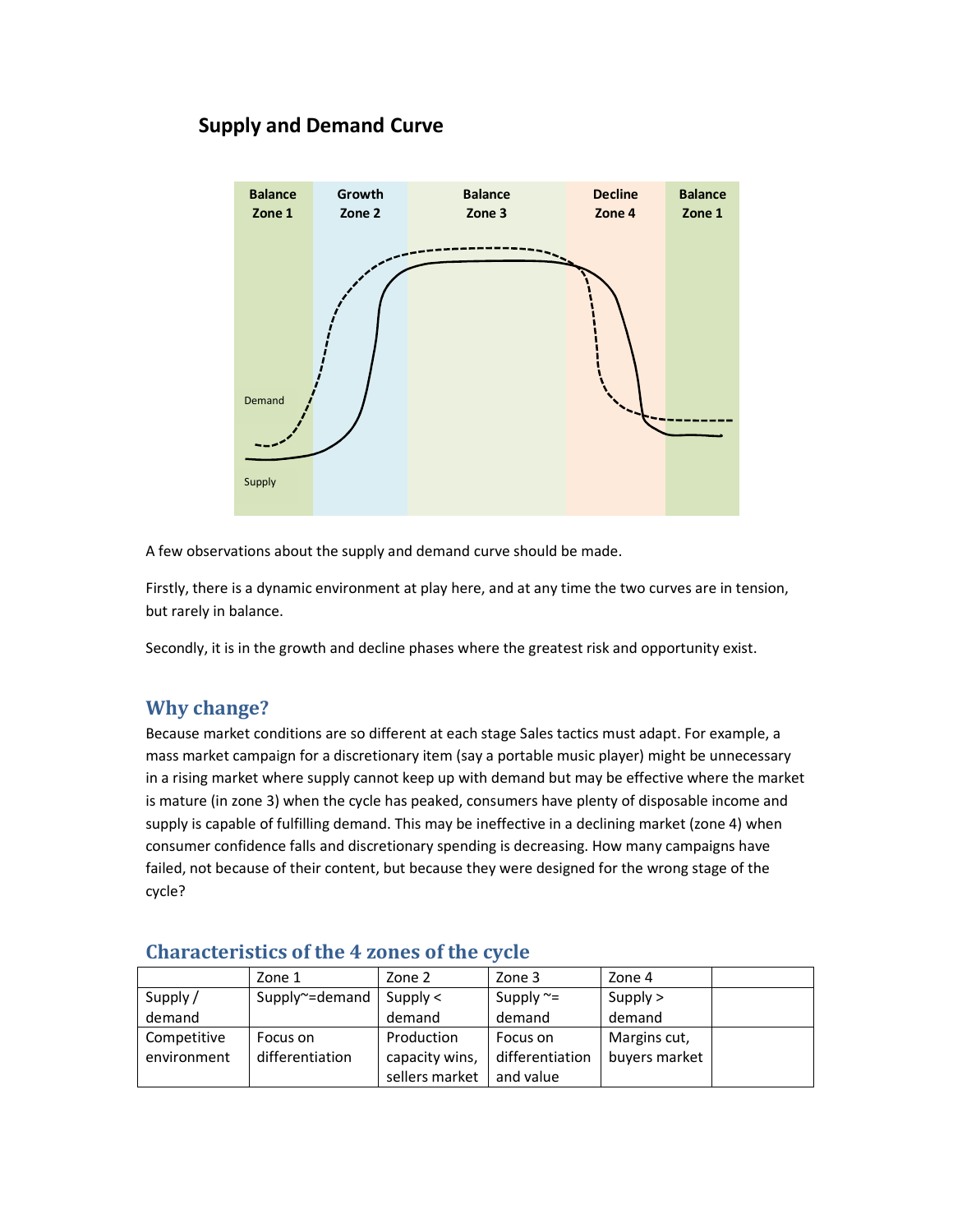| <b>Margins</b><br>available | Budget products<br>rule, low margin,<br>trending higher<br>as cycle turns | High, lower<br>quality<br>products may<br>demand<br>premium if | Reducing -<br>Value<br>proposition<br>important | $Low - sales$<br>decision<br>making<br>becomes<br>bureaucratic |
|-----------------------------|---------------------------------------------------------------------------|----------------------------------------------------------------|-------------------------------------------------|----------------------------------------------------------------|
|                             |                                                                           | supply is<br>available                                         |                                                 | and cautious                                                   |

### What questions will lead to winning sales tactics?

Zone 1 – market share & new customer opportunities

- Are new sectors available to produce growth?
- What growth will be possible before our current capacity becomes a constraint?
- Are there counter cycle sales targets we can focus on?
- How can we shift selling capability?
- Are new products needed?
- Is our forward advertising appropriate?
- Do we have the capacity and capability to meet the demands of the imp[ending growth phase?
- Has the customer changed their buying or approval process?

#### Zone 2 – Great times for all?

- How long will this growth cycle last?
- What premium can I extract for services during this time?
- What capability does your company have to increase capacity without reducing quality?
- How do we lock competitors out of our preferred customers?
- Do we have enough selling resources?
- Is our customer service capacity adequate?

It is during this period of the cycle that companies which lack capability will overstretch themselves. For example, a civil constructor may find its first \$500 million government building opportunity, only to find that a project manager who has successfully delivered a \$50 million project is not capable of controlling the added complexity of the larger job, leading to delays, blown out costs and loss of credibility. The wise sales person will understand that such opportunities for business bear huge risk and require different business approaches.

#### Zone 3 – Value seekers

Whilst similar to zone 1, purchasers who have been paying a premium regain some pricing power, and the sales proposition must make the value clear. The questions to ask include:

- What does the customer value? How does this come through in our proposal?
- Do we need to adjust pricing or create a value offering?
- Are there acquisition opportunities?
- Are our commercial terms structured correctly?